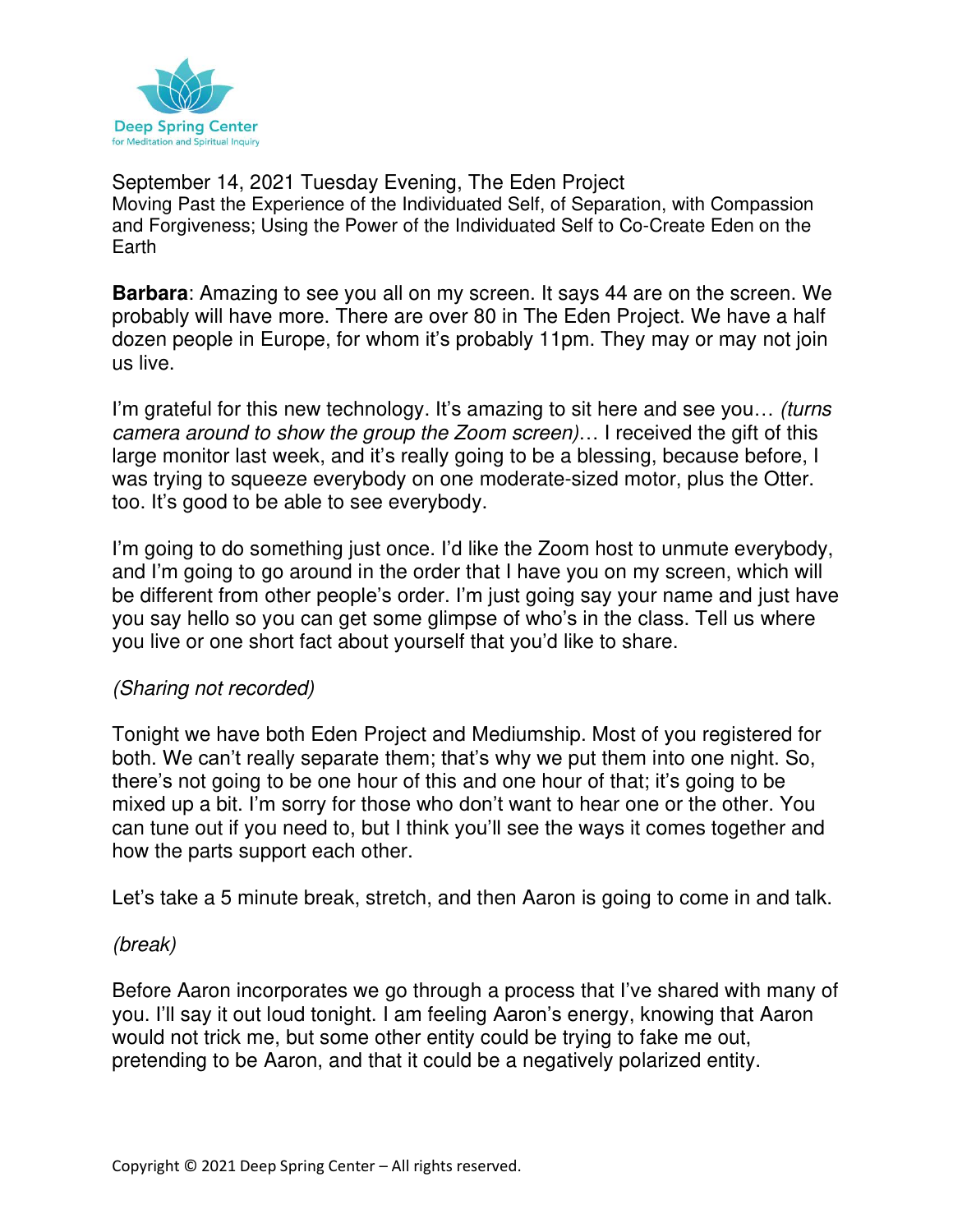

I ask three questions. They are required to answer. "Do you come for the highest good of all beings?" I feel a strong, "Yes."

"Do you come with love and non-harm to any being?" "Yes."

"Do you come"—here I filled in, what works for my own personal spiritual process, "Do you come fully resonant with the Christ energy, with Yeshua?" "Yes."

And then, and only then, when I've gotten three very clear Yesses and I feel Aaron's energy there, do I offer him use of the body.

Before I do that, here with the whole class— before I invite any entity to incorporate, not just Aaron—I make the statement, "This sacred gathering of loving beings, we are all gathered here with the intention to do no harm, the intention for service. Any being my listen, but none may come in, may break into this circle, unless you also come with this intention of service to all beings and harm to none, with love. Energetically we create a sacred circle around this whole class, around each of you in your homes, around our communities, our families; a circle of love. A circle with strong intention to service to all beings and non-harm to any being."

I set that in place before Aaron incorporates, and then I begin to invite Aaron in.

I would like to invite all of you— this is part of mediumship. That's not just about a spirit incorporating; it's about our work in the world. If I'm going to make soup, I hold the vegetables as sacred; chicken soup, the chicken. Whatever entities are supporting the making of the soup, all gathered here with love. All the beings that went into the making of these vegetables, the raising and slaughtering of these chickens, all done with love. So, I'm setting a strong foundation of love and of service.

We are all always mediums for everything. When you talk to somebody, you're being a medium, bringing some kind of messages from your heart, from your community, your family, out to other people. If you play an instrument, you're being a medium through whom that music is flowing; a dancer, a painter, a farmer, a gardener. In everything that we're doing, we're serving as mediums. Mediumship is not just about channeling.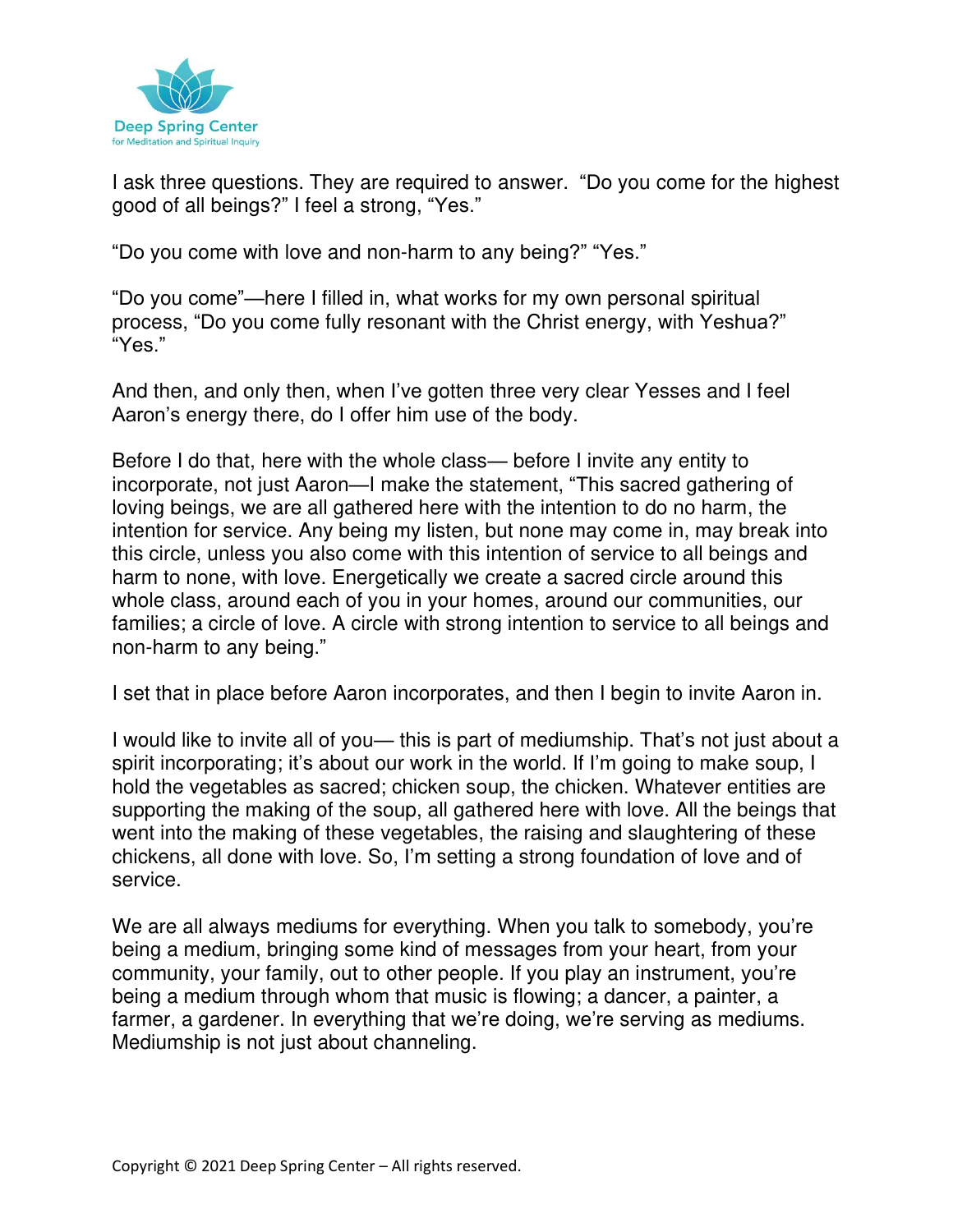

So, I want to make this very clear, as we hold this class, that we're all going to practice being mediums, to hold high, loving energy, and just hold space for whatever is happening in our own hearts and in others' hearts. Joy and sorrow, ease and pain, love or anger—holding space for it. Not condemning anything, but also, when something feels negative and contracted, not encouraging that negativity. Just holding space until it settles down.

That very vital and basic dharma teaching: whatever has the nature to arise has the nature to cease. Negative energy may arise. It arises out of conditions and then it will cease, if we don't give it more energy by saying, "Oh no—what shall I do?" Just be still. Find that still place in our hearts that's grounded in love. We are love. We can be love. We can express love. And we can hold space for negative emotion, negative body sensation, pain, etc.

Clear mediumship means re-centering over and over again in the loving heart, something we're going to be practicing continuously through this year.

If you hear anything from me, or Aaron or any of the teachers or facilitators, that does not resonate as truth for you, stop and hold it in your heart and ask, "Trusting myself, my own deepest truth—not what somebody else tells me; trusting myself—I hold this that doesn't resonate as truth for me, I just hold it and look at it. And if it still doesn't resonate as truth, I let it go."

Or, maybe it resonates as truth and that truth is scary. What does non-duality mean? That we're all part of each other. It's a little bit scary.

As we move into 4th, 5th density experience and begin to really share our experiences from a deep place, we realize both how much power we have, and also, how little power we have. Does that make sense, that it can be both?

As the ultimate being, I have a huge amount of power. And as the individuated expression of that Ultimate, I don't have so much power. But together we have power to co-create that which is beautiful.

Another sutra here, that I love. The Buddha teaches us, "Abandon the unwholesome. One can abandon the unwholesome. If it were not possible, I would not ask you to do it. If such abandoning brought pain, sorrow…"—I'm not quoting this precisely—"if it brought these painful things, I would not ask you to abandon it. But as it brings good, I ask you: abandon the unwholesome. Cultivate the wholesome. One can cultivate the wholesome. If it were not possible, I would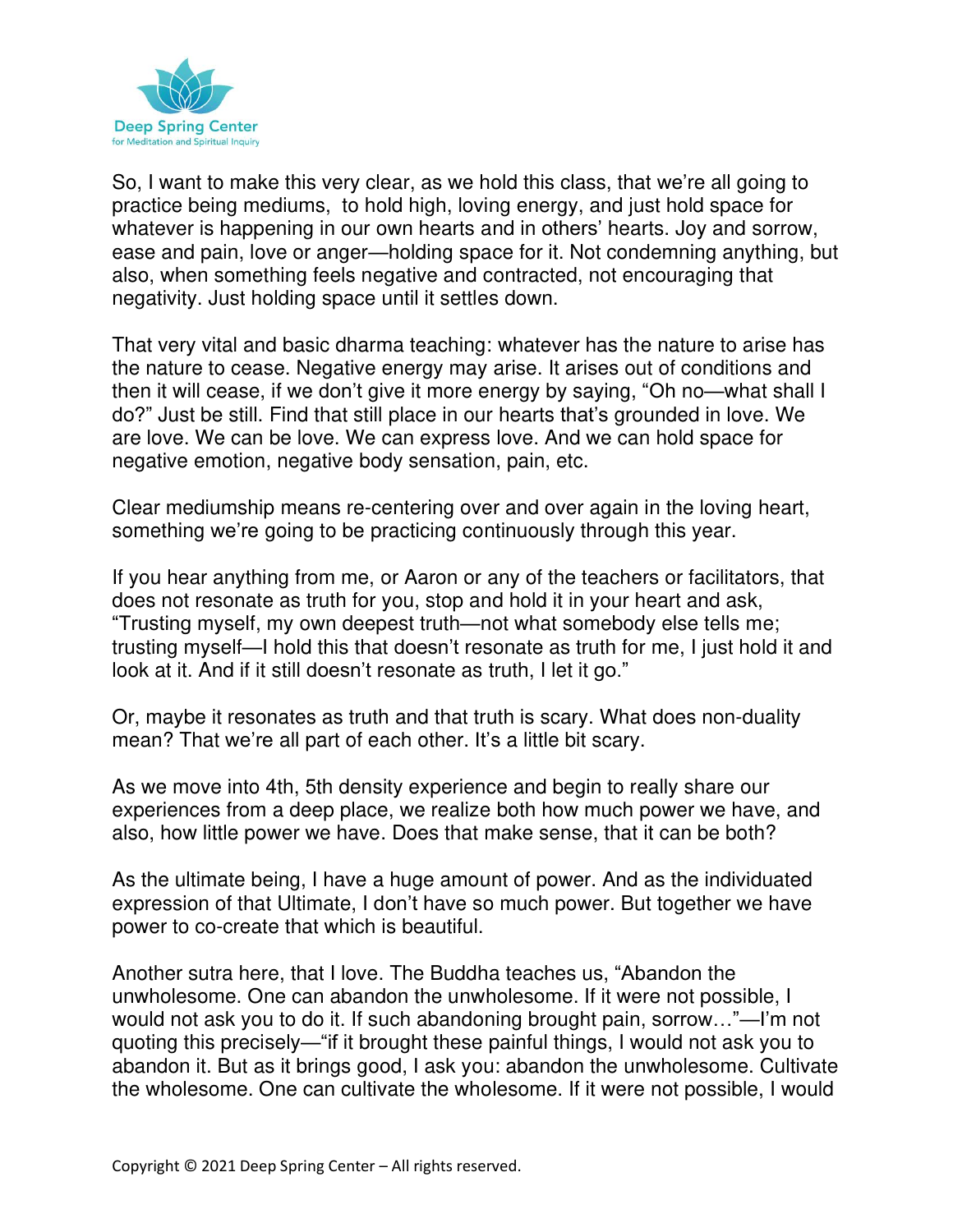

not ask you to do it. If such cultivation brought pain and sorrow, negativity, I would not ask you to cultivate it. But it brings good. Cultivate the wholesome."

If we're thinking about mediumship and co-creation, we want to understand what is wholesome, what is unwholesome. And that's hard because we're talking about non-duality. How can something be wholesome and non-wholesome?

We start to see that the ground for wholesome and un-wholesome is not necessarily in the action or words but in the intention.

When the intention comes from a place of the separate self, "Oh, I want to protect and cherish and defend against all of the terrible suffering", the outflow is going to be unwholesome.

When the intention comes from a place of deep aspiration to service to all beings and love, even if I don't understand everything correctly and I'm a little bit offbalance, the base of the result is going to be wholesome.

I'm spelling this out before Aaron comes in because it's important that we, as humans, understand this. It's part of co-creating. For me, I know I can't know everything, and I used to worry: in my ignorance, am I going to do something that's destructive?

I must be as honest with myself as I can be. I choose to hold that intention to service to all beings, but I also have to be honest with both the fact that fear and contraction do arise—I'm human—and that I may not see the big picture all the time and so there's distortion. That can happen.

All I can do is continue to meditate, to look into my intentions, and to ask forgiveness when I've gone off base and done something that's harmful. To keep clarifying.

I'm saying this because some of you have come to me with the question, "How can I co-create when I can't fully trust myself never to do anything wrong?"

As humans, we can't 'never do anything wrong'. Life is a learning process and mistakes come with learning. But we can be mindful and as loving as possible. And we can take this back to our practice again and again and start to trust the inherent love and light in ourselves, and that Love is the strongest force and will come forth.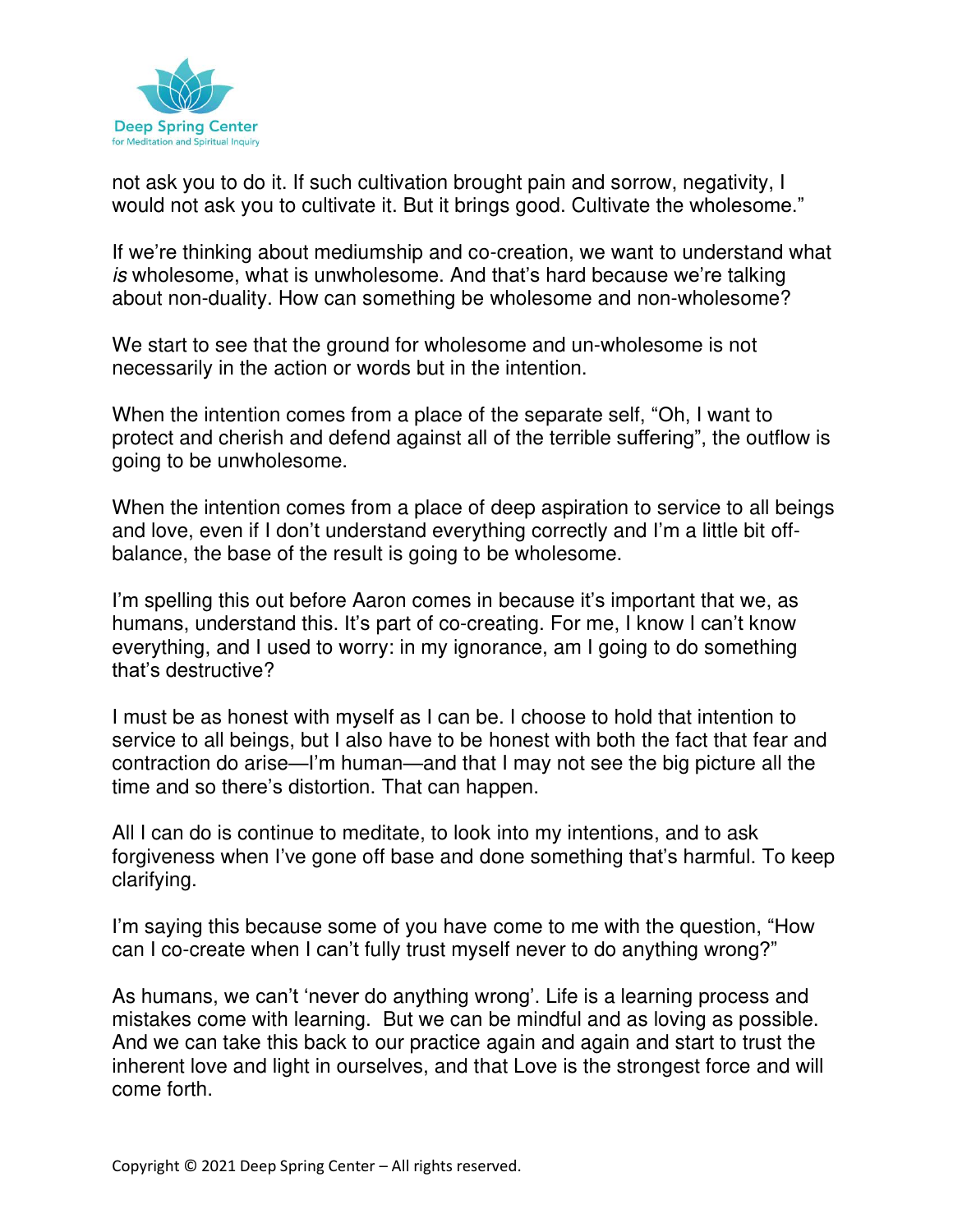

That's all we can do, to hold that intention, "Do no harm. Do only good." And to watch when we misstep. And we will. Just keep doing the best we can to be clear, loving beings.

Okay, enough from me. Aaron is going to come in. Going through this process to invite Aaron to incorporate into the body…

**Aaron**: My blessings and love to you. I am Aaron. What a joy to be with all of you tonight! To feel your energy, to see your faces, to hold you in my heart, as I know you hold me in your hearts.

We have come together with a very deep intention to help move this world into a higher vibration of love; to help move past the conditions that create suffering in this heavy density earth.

For virtually all of you this is a primary reason you came into the incarnation—not the only reason but a primary one: to help co-create an earth that is so deeply grounded in love and in light; an earth where beings are awake, no longer moved by unconscious negative motivation but truly knowing all are one. And, knowing we are one, we cannot really harm each other. I'm not saying we cannot—we choose not to; of course you can. But you have free will choice, and I want to help you understand how you can manifest that choice.

Let's step back a moment. Pre-birth, you're floating around out there, thinking, "What will I do next? Where will I take birth? My karma has these reminders for me, and my deep motivation has these messages."

I tap you on the shoulder and say, "Here's an invitation. You, you, you—here's an invitation. Come and join me. We are going to co-create a higher density earth. At the point when we inherit and inhabit that earth to begin our work it may look quite chaotic, with wars, with climate disaster, with species dying out, filled with hatred and confusion. But earth can move into higher vibration, a plane of love."

Your first question to me may be, "Why me?"

Why not you? Is there something about you, that I should not give you this invitation? Don't tell me you have acted in ways that have harmed others; every sentient being has done that. Don't tell me you have not fully resolved your anger; almost no sentient being has. Don't tell me you still fall prey to enacting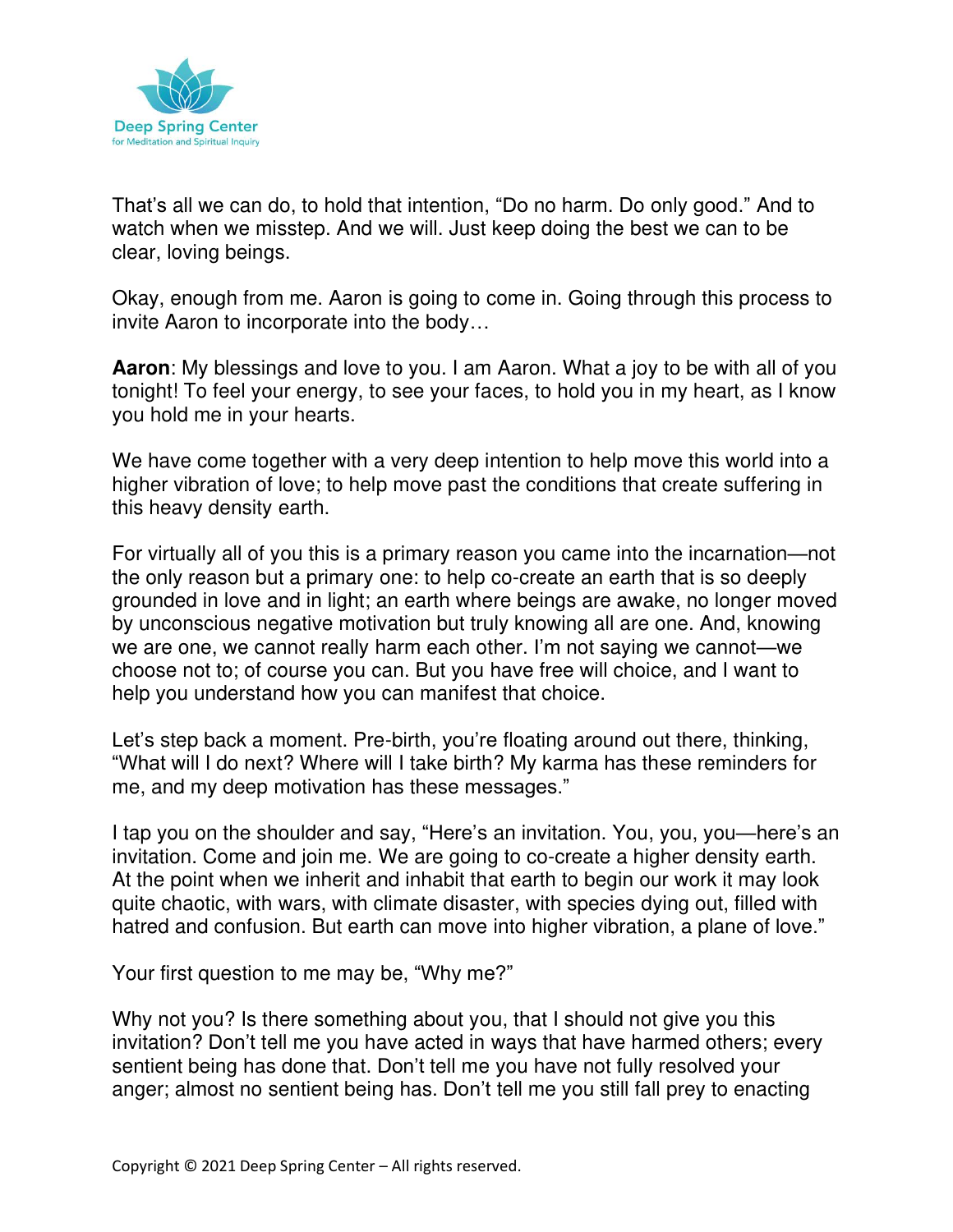

impulses, that's part of being human. Don't tell you're afraid you're not worthy what does the word 'worthy' mean?

My dear ones, you are grounded in love. You come from love. You ARE love and light. These shine through you, as does your humanness, which holds contraction and blocks the light.

To be part of this co-creation, not just this class but worldwide, this is not a statement you have to already have fully awakened and be perfect in every way.

It is a statement of commitment to serve the light that is within you and everywhere, with as much love and courage as possible.

It will be hard work, no mistake. Please recall that quote, "If it were not possible, I would not ask you to do it."

Each of you has seen ways in which you have moved more into the light, more into spaciousness. You are able more easily to love and to forgive and let go than you were a year or 10 or 20 years ago.

It's taken us, as Deep Spring Canter, 32 years to reach a point where I feel you are ready to leap deeper into this process. Some of you perhaps ready before, but enough of you now ready as a group. Some of you here for the first time, some of you here with me 30 years ago. We could only move at the speed of those who were coming along more slowly, taking the time to let go of all the negative self-thoughts and say, "Maybe I am okay." Just that. "Maybe I am okay. Maybe I do have the capacity to withhold harm when I feel hurt, to withhold angry reaction when someone has spoken or acted abusively to me."

This is quite different than not feeling anger. If the conditions are present, emotions of anger, pain, and so forth will arise.

You have reached a readiness, all of you in this circle, to say, "Yes, this arose in me and I do not choose to enact it." That's all that's asked, just that much. "I do not choose to enact it."

Then what do you do with it? Let it sit until it dissolves itself.

These heavy emotions of fear, dread, confusion, they will all arise out of conditions. When the conditions dissolve, they will go.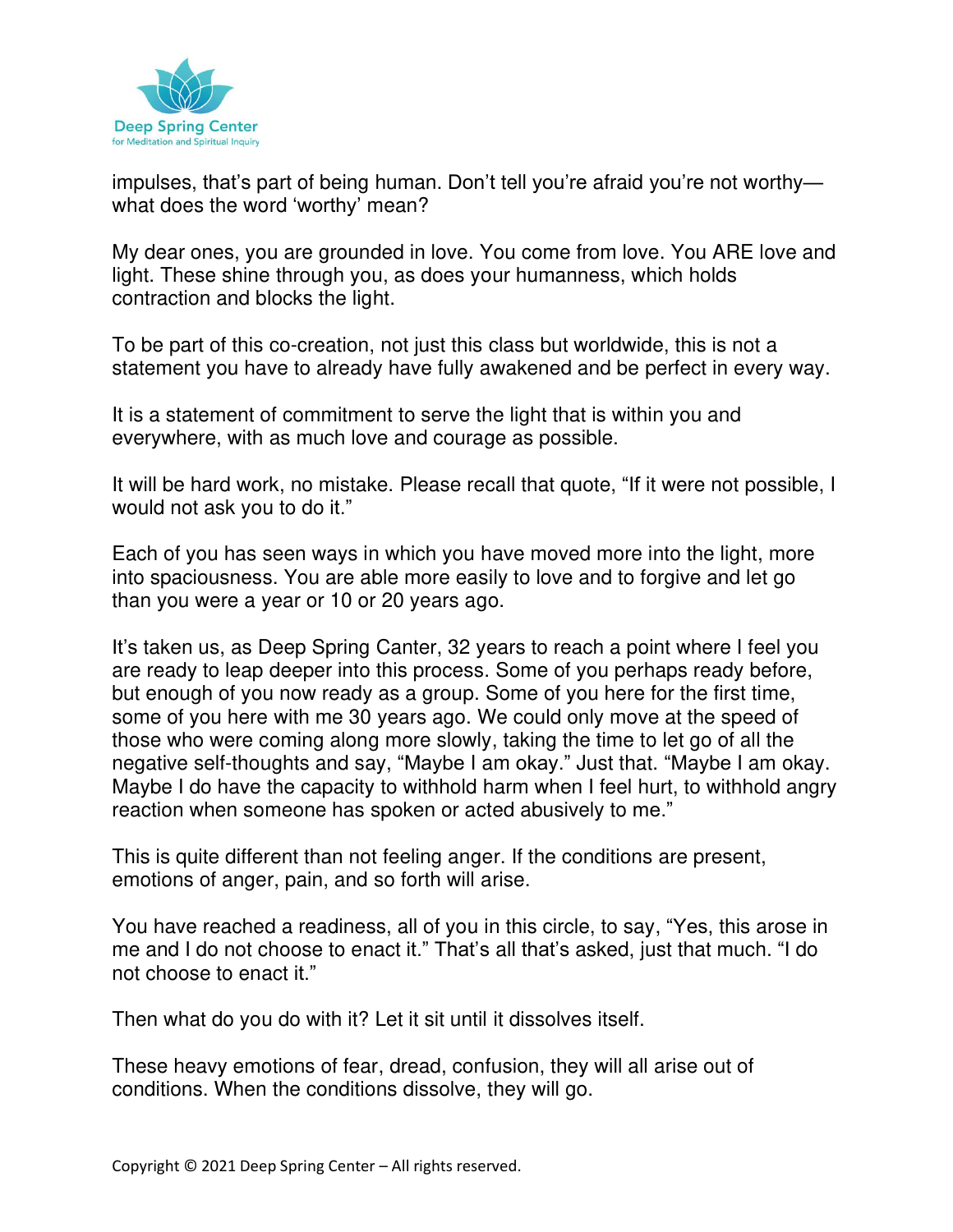

We keep coming back to knowing and resting in the light of the awakened heart, right there with negative thought, so that there is not self-identity with the negative thought, and then you are better able to take care of it.

In my talk tonight I'm not going to go deep in that direction. Tomorrow night is the meditation class with John, and I happily hand him this portion, which he is very skilled and capable to share with you.

Only remember: when objects arise that are uncomfortable, unpleasant, and bring up anger, hatred, fear, selfishness, and many more feelings, they are simply arisen from conditions. They are not the essence of you.

Then what is that essence? Once more: You are light. You are love.

Even if you want to deny it, by the vehicle of your hard work of consciousness, of the loving heart, you have received this invitation to help co-create a world of joy, of love, of peace. A world where every sentient being may thrive and not fear each other. A world where all are awake, all deeply committed to service to everything, not just the self.

This is the main shift, moving from service to self and the whole idea of separate self, to service to all beings.

If it were not possible, I would not ask you to do it. And this means, if it were not possible for YOU, I would not ask you to do it.

Together we have a wonderful group. Here tonight, 57 of you. I think there are closer to 70 in the class, so, not all on tonight. When I say 'in the class', in this module; 85 or so in the whole class in various modules.

You are here as a class, but you are also here literally to help support this cocreation into higher vibration, higher density, to an awakened earth.

So, are you in? Give me a thumbs up, if you're in… Okay, we are counting on you, because we do this together. Sangha is very important because each of you at some time in this semester is likely to have times where you lose faith, where the going gets hard and you start to believe, "I can't do this. It's too hard. I can't open my heart to those individuals, to those circumstances that seem to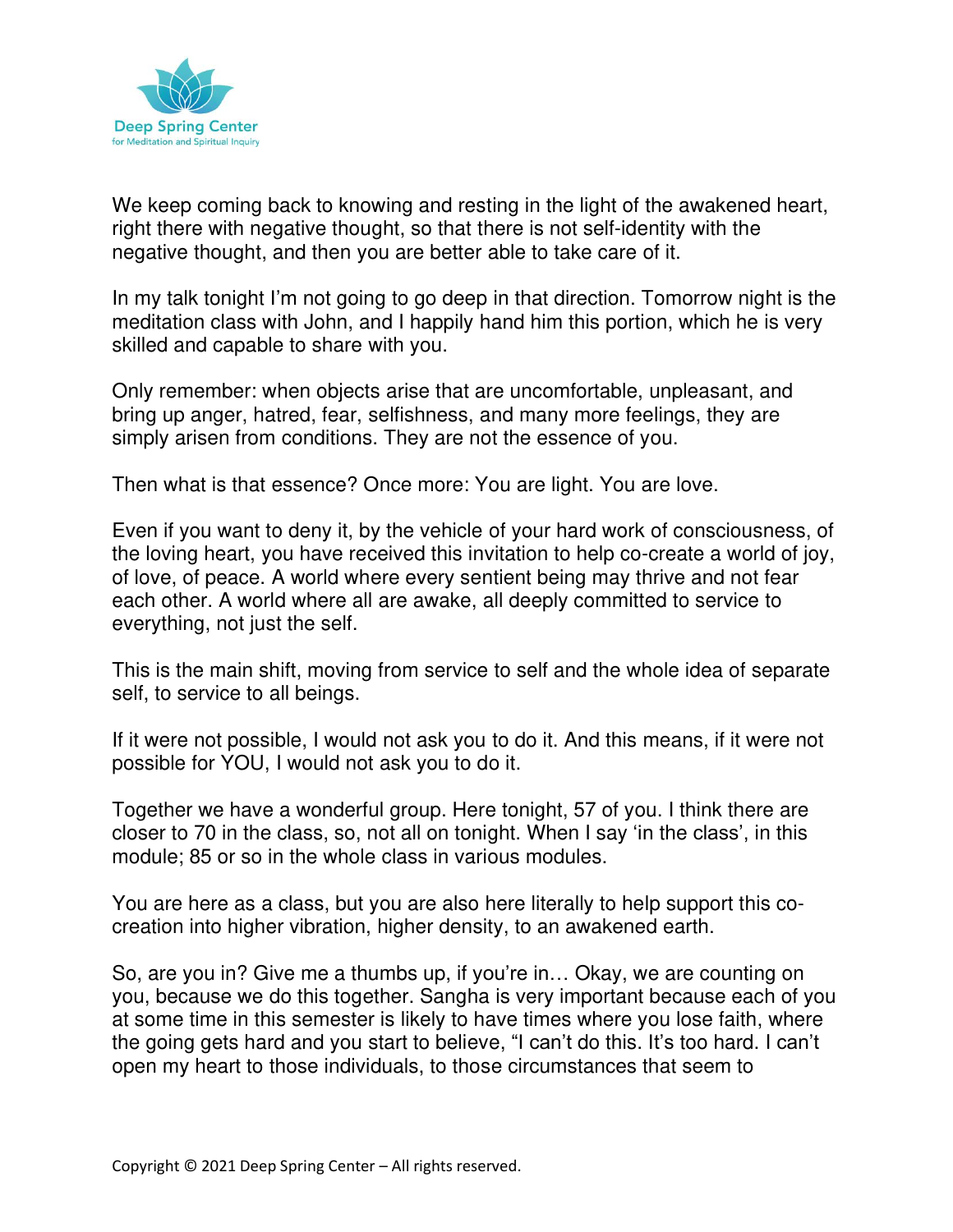

devastate me and my family and my loved ones and my country and my earth. How can I open my heart?"

But together, with the energetic support of all, we can do it.

Meditation is essential. If you do not join John for the meditation module itself, please commit to regular meditation; daily, if possible, or at least several times a week, with vipassana, with Pure Awareness.

This entirety of Eden Project is not an intellectual project but something that must go deep into your being, must lead to transformation, releasing that which is grounded in fear and darkness and remembering the light.

The Dharma Path module also, some of you in that, some not. Many of you are in all three modules, not all, and that's okay; I understand that everybody doesn't have the time for everything. But the Dharma Path module will be working as we did last year with various kinds of practices to support what we're doing, to support our own individual waking up and waking up as a sangha and as a world.

So the meditation, that's vital. But there are also many support practices that we'll be doing, starting more with some of the path of sacred darkness practices that we went into at the end of last year. Also, many other and diverse practices. So that's the plan.

In this class, Mediumship/Eden Project, as I said, the parts are inseparable. You've all heard me talk about the Eden Project; you understand what it is.

It goes back many, many—I'm not good on your linear time—hundreds of thousands of years, before the Earth existed, when there was a coming together of, let me just call it a council of beings of light.

Beings seemed to live in two different realms at that time; in places of total light, where there was no sense of an individuated self, and in realms of more contraction and separation.

It was learned that as soon as there was an idea of a separate self, fear came up, and then the idea, "No, I shouldn't be afraid," or else giving in to the fear.

In the song "Amazing Grace" there's a beautiful line: "T'was grace that taught my soul to fear, and grace those fears relieved…"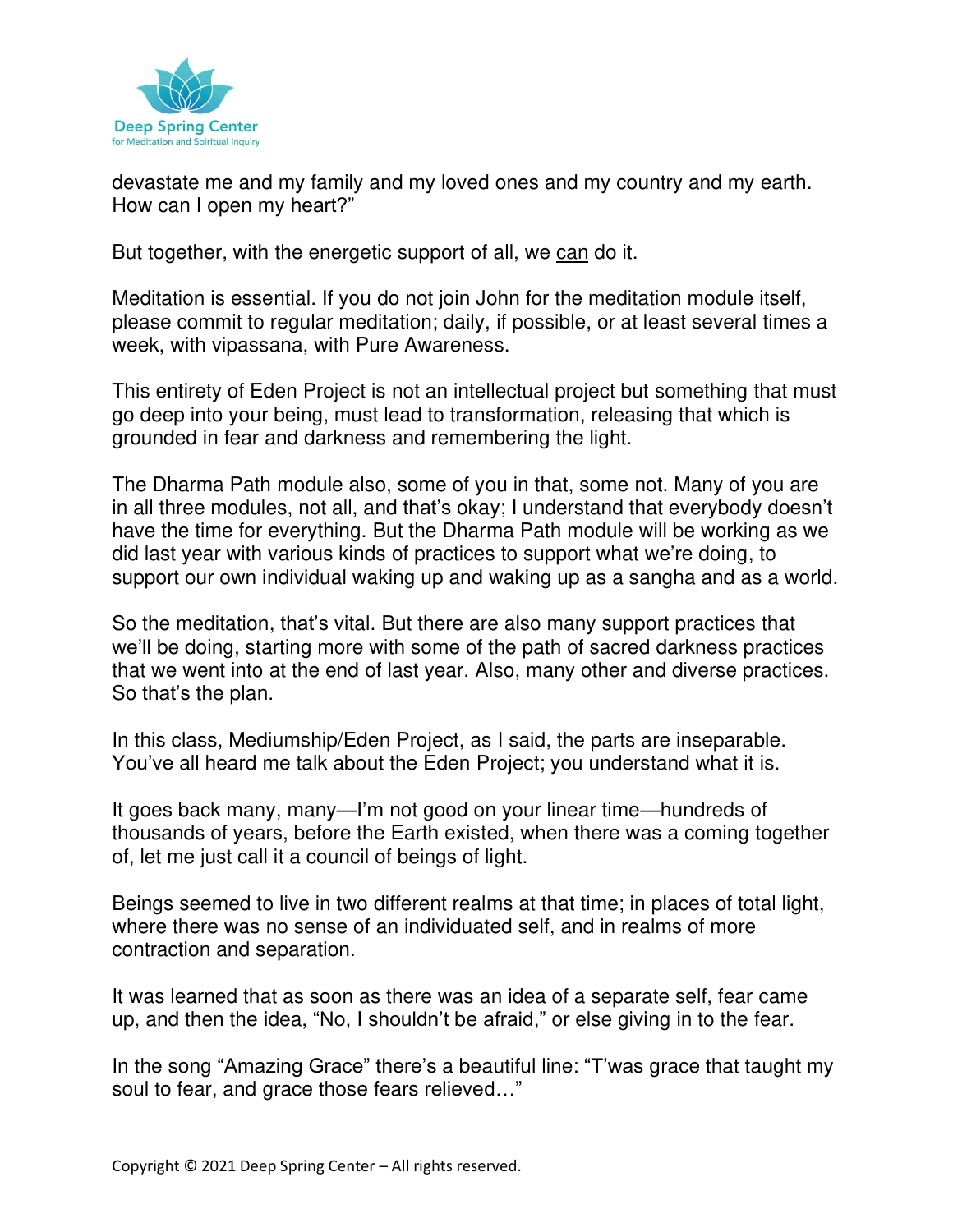

How could it be grace to teach fear? Unless you move into the direct experience of the individuated self and watch the stories and fears and experience of separation, the feelings of helplessness and so forth, how can you move past it?

This is why you moved out of that so-called Eden of the bible story. I'm not suggesting here that that bible story is exactly how it happened. But each of you moved out of a place of knowing your non-separation from the Divine, into a place of the individuated self, and said, "Oh, what am I going to do now? I'm all alone!" Then came the enactment of fear, and living from contraction.

You had to go through that; that's the grace, the gift. Your grace is your own willingness to say, "Okay, I'm willing to go ahead with this. Toss me out there where I feel alone so that I can move through that terrifying experience of feeling alone and back into knowing connection."

Almost all of you—I cannot speak for all of you because I do not know everybody's meditation practice experiences, but almost all of you have had profound experiences of non-separation in meditation, have been to places where you knew your connection with All That Is. You knew the core of your being to be love. And then you moved out of that experience.

The meditation ended. You woke up perhaps to the bee stinging and anger coming up. Or perhaps what pulled you out of the meditation was the loud noise of a car backfiring or your neighbor's lawnmower. Contraction, and anger perhaps came up, and movement back into the separated self.

The human experience does bring you into the separated self and that is wonderful, that's how this learning process was designed, so that you can move past believing in that story, and with compassion for the human who still does get caught in the story.

I'm emphasizing this because I want to avoid your saying, "Oh, I'm not that enlightened yet. I'm not that conscious yet. I still get caught." Well, of course you get caught.

Barbara was swimming at the local indoor community college pool yesterday. She put her hands on the side to do an exercise, and there are little grids for water overflow, water underneath, along the edge of the pool. Out of one of those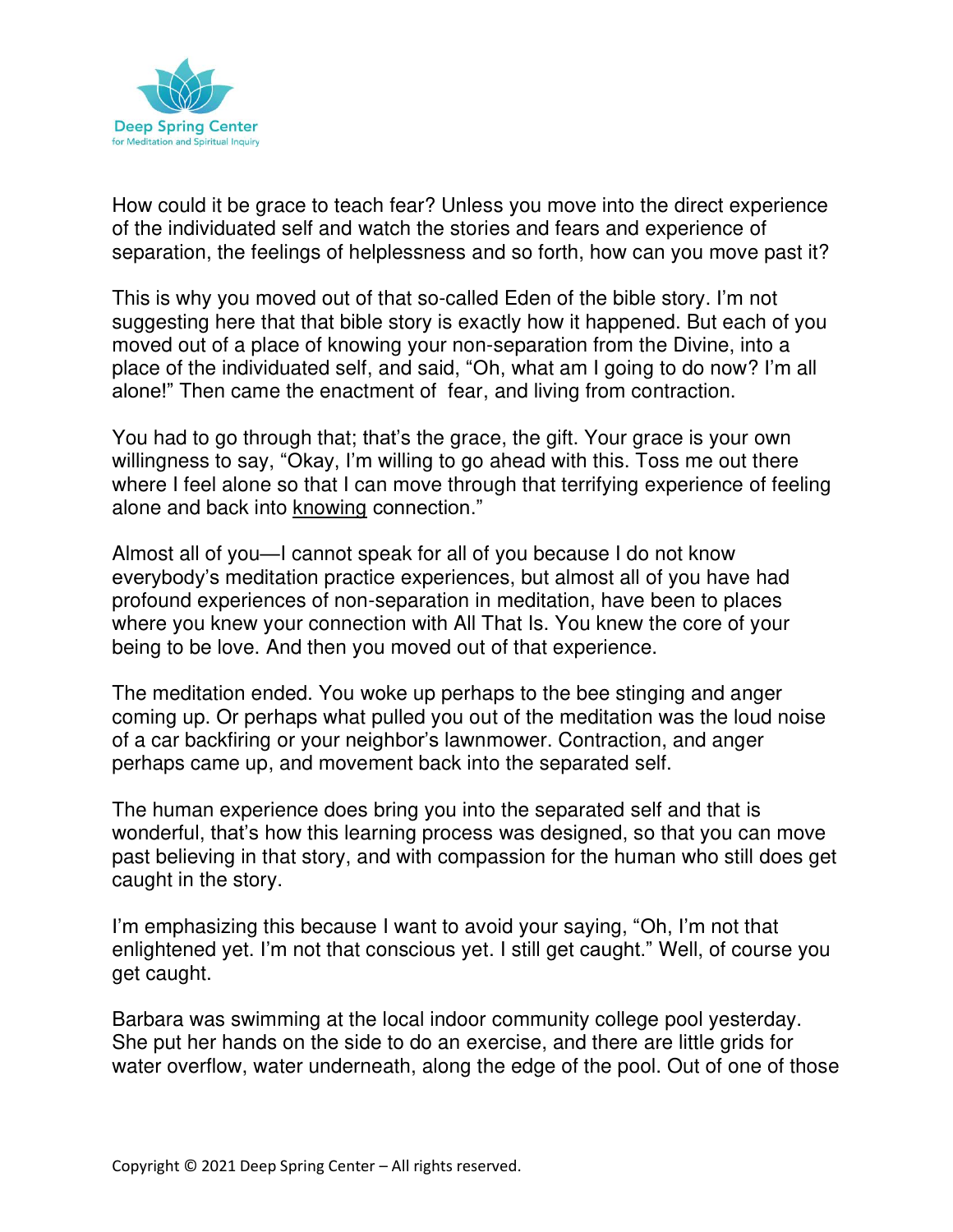

grids came a sizable spider, climbing up the wall. Those who know Barbara know that she finds spiders very challenging.

She saw it. It was—I'm not exaggerating on the size—about that big (silver dollar size) to the end of its legs. The center of the body was smaller, but still a sizable body too. Surprised, she said, "OH!" The lifeguard happened to be nearby and said, "What's the matter?" She said, "Oh, it's just a spider." When she got over the "Oh!", startled that it had come up an inch from her hand, "it's just a spider." But the lifeguard quickly grabbed a paper towel and killed it.

"Oh…." Very hard. She could see how her "OH!" led to that death. She could also see how the spider gave her that gift.

She stopped the exercises she was doing and returned to swimming laps, just swimming and doing forgiveness meditation for the spider for startling her; for herself for the startled "OH!", which was born of old habit; for the lifeguard for killing it, which was born of his habit; and opening to compassion for all sentient beings and the ways you inter-react with each other. These things are going to happen.

\*\*\*

Give me a minute, here… (pause)

Some of you have beautiful background scenery. I find that when you set these backgrounds, there's some kind of an energetic opening where beings can look in. This may not make a lot of sense to some of you, but I'm going to simply ask you if you have that kind of background, either to stop the video, or to change it to a normal background, whatever your background is, your room in your home. Please do that. Because I'm having to use extra energy to deal with what's popping in curiously to say, "What's going on here?" Your scenery may be very beautiful, and I appreciate that, but I want everyone to be safe.

In the future it would be good if you can set up your screens so that you just have whatever room is behind you or an outdoor scene right where you are. This is not a place to share the very wonderful scenes that we often have.

\*\*\*

So you've received the invitation. You've gone through that, "I'm not ready to do this, to co-create an Eden, to co-create a transition of this earth into a higher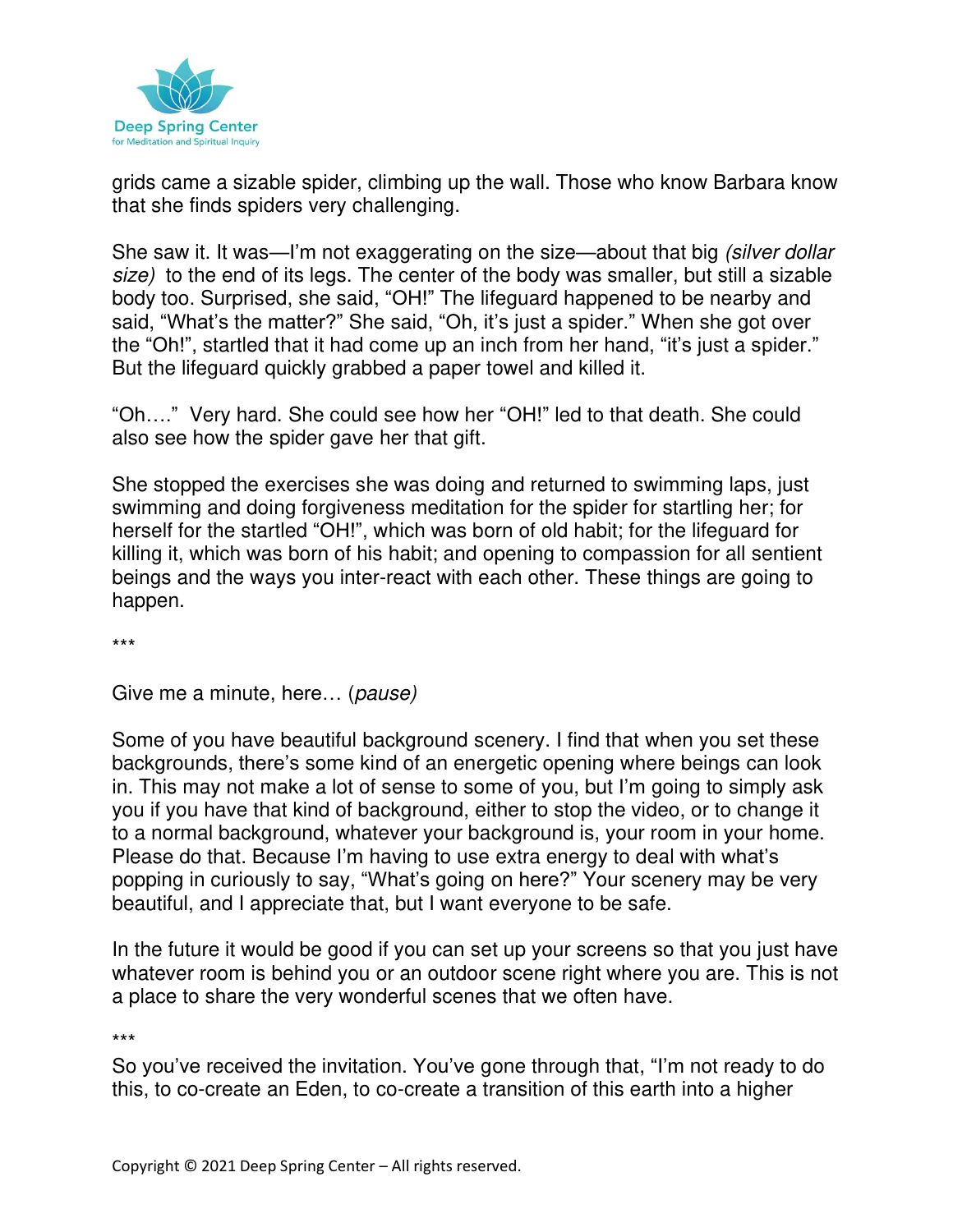

vibration. Me? I'm still full of negativity." Shhh; of course, you are. That's why I am inviting you.

We of spirit, we who are fully awake and no longer incarnate, we cannot cocreate on this earth. We can support your co-creating. We can support the surroundings of the earth, the energy around the earth. But you, you who experience negative feelings, get caught up in the stories, you who cry at your pain, you have the power to help bring this earth into a higher vibration through bringing yourself into a higher vibration.

This is a core of the mediumship you are doing. You are all mediums for love. Love means forgiving yourselves and others. When you do cause pain or harm to another, asking forgiveness and forgiving, opening your hearts.

You are beginning to understand how powerful you are, and that frightens you because you know that you could enact harm. You won't necessarily do so but could.

But as you practice, and we'll be doing some of this in Dharma Path class, practicing things like the Seven Branch Prayer and forgiveness meditation, learning how to release these old stories and find and rest in the true self, you will begin to trust your power and your wisdom.

I've handed you the invitation. You all have it. Are you ready to help co-create this Eden on earth, to bring it back to the Eden it was intended to be? But with a difference: that you are no longer—how can I best say it?—you know yourself to be part of everything and you also know the individuated self and its power. And it is this individuated self and its power that are going to help the earth transition, not becoming one with everything and dropping the individuated self.

When I had my awakening experience over 500 years ago the core of that experience was knowing my innate connection with all that is, that nothing was separate. That I was responsible to and for everything and from everything, it was all a part of me.

And yet of course I was still human and occasionally contraction would come. If there was strong pain, for example, the body would contract. If I saw something that brought up the emotion of anger, just because I was awake did not mean that anger never arose, only that I had no self-identity with it, I knew how to take care of it.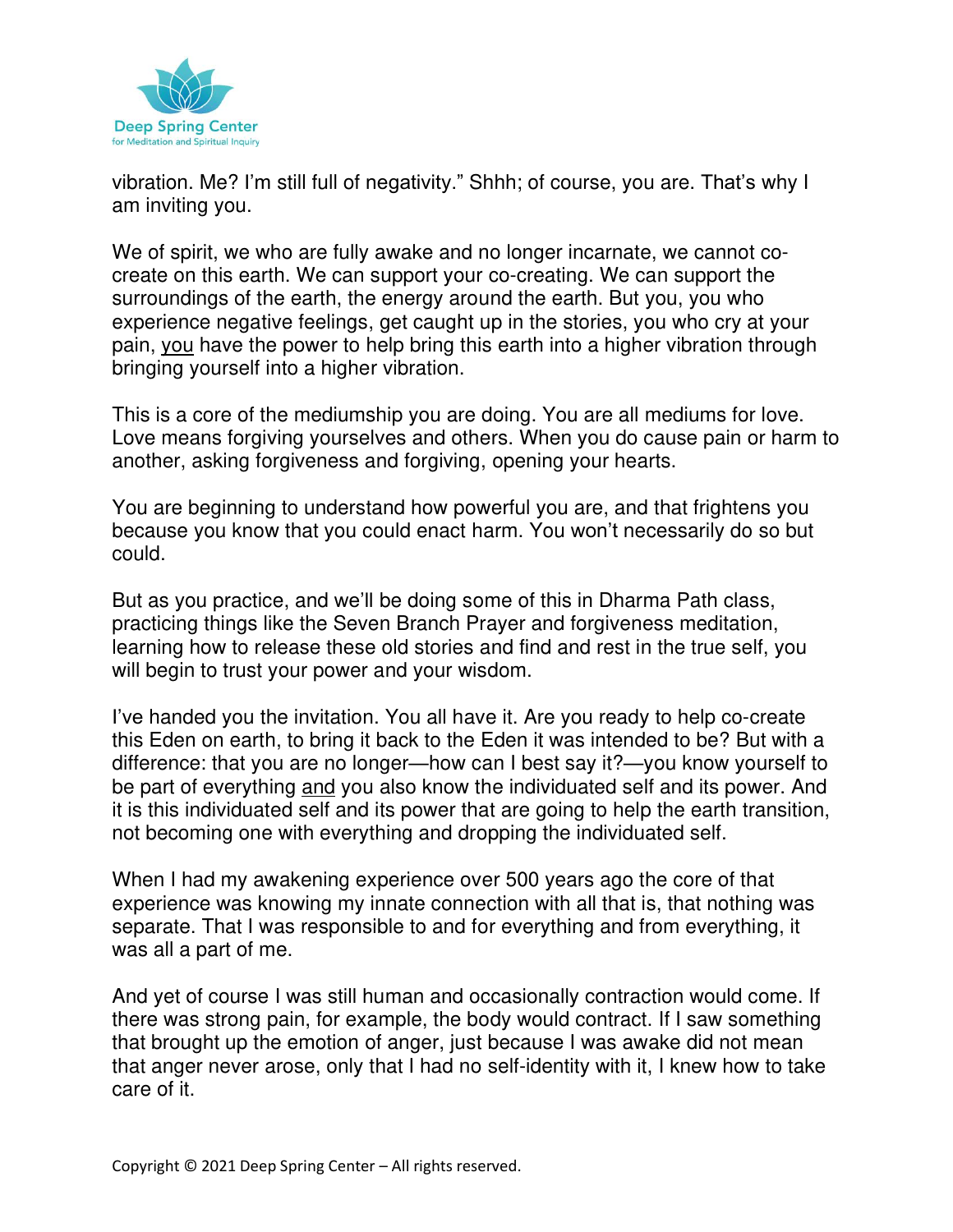

I moved through the rest of that lifetime. And then in my transition, leaving the body behind, I awakened to a space of knowing the truth of awakening, of love. Knowing the true power that I had from that place of awakeness. And also, seeing how even from this awakened space it was possible subtly to go off track.

For example, disagreeing with somebody in the council in which we were discussing something important, and that person was strong in their words and I contracted a little, wanting to push.

Even there as an awakened being, seeing this coming up because the conditions for it to arise were not fully released— released enough for me to be awake, and yet it needed further attention. This is the second portion of karma. Releasing and balancing.

I was invited to be a part of this Brother/Sisterhood of light and of love, but still aware, yes, I had lived on planes in which I did harm. I forgive myself for that and I ask forgiveness of those I harmed. And that memory makes me more careful; just to be mindful, to watch how my energy flows out in ways that will do no harm. Yet knowing, "I am ready to do this."

You, my friends, you have not yet fully awakened in this way. But I say to you: You are ready to do this. You are ready to live an awakened life with as much mindfulness as possible. And knowing that when you see the literal or figurative spider and say, "OH!", it's going to have repercussions. And you can forgive yourself for those repercussions and let it go. Ask forgiveness for any harm that has come and have compassion.

Here we jump another step. This third density plane offers learning of wisdom and compassion, but compassion is the core of it. There will be plenty of time for growing of wisdom in fifth density. The ground of compassion is essential.

The places where you fall short, where you say, "OH!" about the spider, even slap the spider yourself, here are the grounds for compassion.

"'Twas grace that taught my heart to fear…" The grace that invites you into situations that seem very hard, that seem very formidable, so that you remember how to move through it and awaken further and further, grounded in compassion.

Was Grace that taught my heart to fear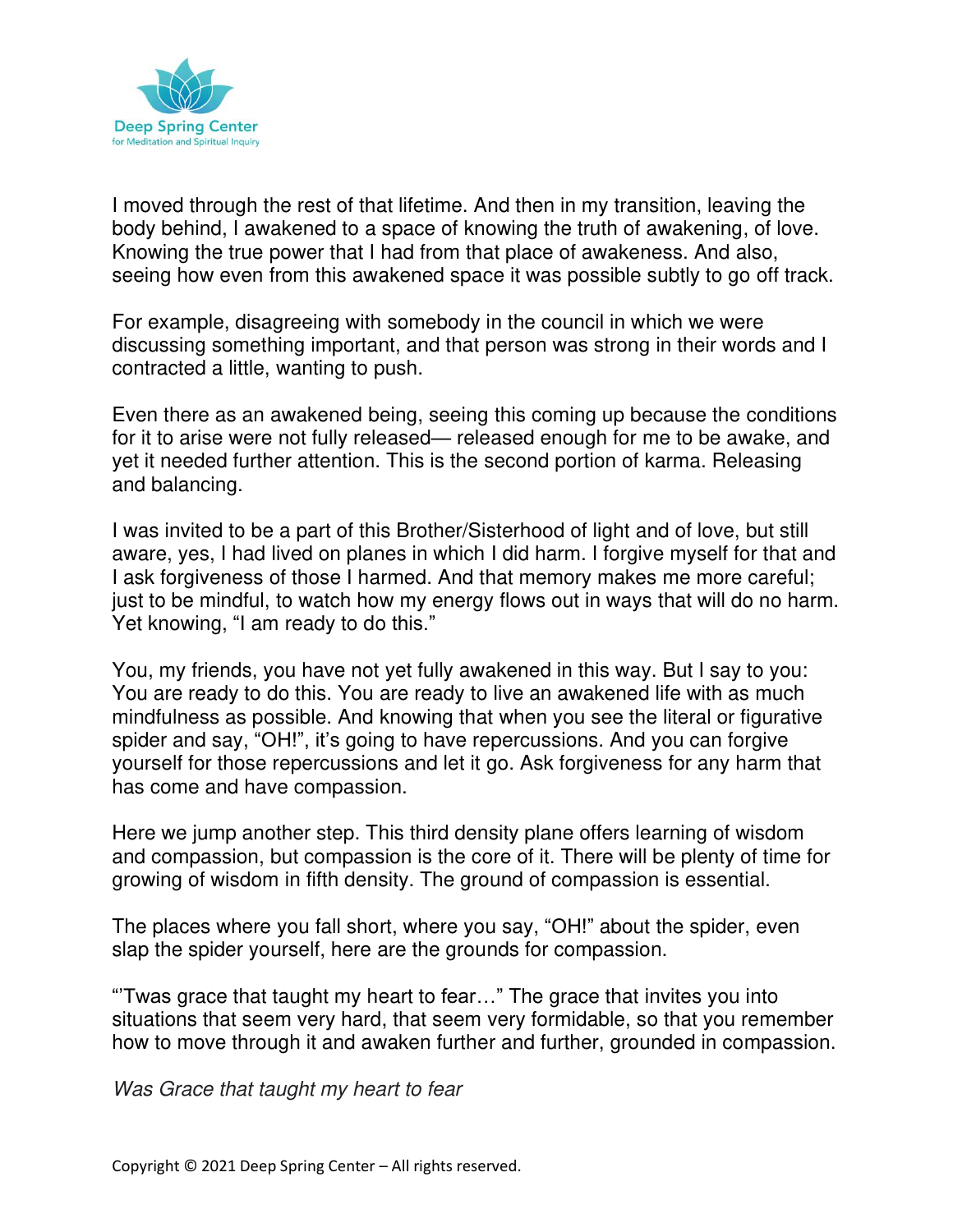

And Grace, my fears relieved How precious did that Grace appear The hour I first believed.

—Believed in the self as a being of light and of love.

As an aside here, there's a bit of lightning, and Banner is lying here beside me, snuggling as close he can get to Barbara's body. Please let me know if he barks. I do not want him to interrupt. I do not want to push him out of this room where he can't have the comfort of Barbara's body presence, unless I need to.

Alright, here are your invitations; will you receive them? We're going to look at how to shape this world, to co-create together with so many other similar groups around the world. How to co-create Eden. We're going to look at the practices that help release negativity and the old stories of "not good enough," "powerless," and so forth. We are going to reclaim the power that you let go of.

(comforting Banner who is trying to climb on the lap as thunder crashes) A little bit of comfort here will go a long way...

This is what you came to do in this lifetime, each of you in your individual ways: to learn how to use your energy co-creatively; to help raise your own vibration and that of the world around you so that it literally becomes an unpleasant enough place for negativity, that the negative chooses to leave.

We're not asking anything to leave; we are simply saying—it's as if I had a beautiful swimming pool. I jumped in and invited you all to jump in with me. That which hates the water will say, "No thanks, we're going elsewhere."

That which hates the light is finding place to ground itself in darkness now on the earth, and that's not what we're after.

Each being throughout this whole world that commits itself to knowing and more fully living its light, however imperfectly, co-creates the ground for a world of light and love wherein this transition may happen and flourish.

My tape is coming to an end, so I'm going to pause here, give you time to stretch. Probably this class, while it's scheduled from 6pm to 9pm, will not go as late as 9pm. I'm going to give you 10 minutes for a break, and then we'll come back and speak a bit further.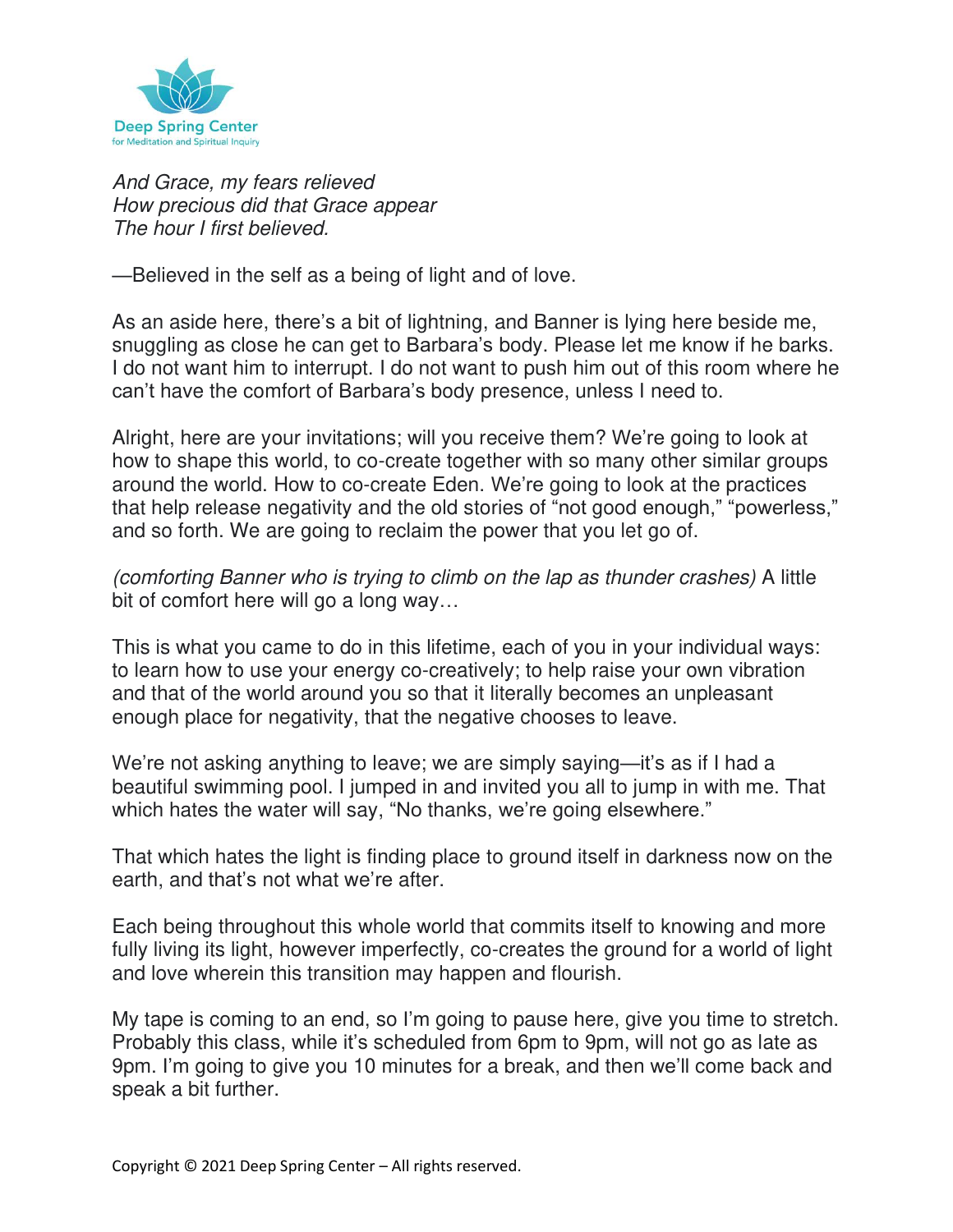

I would like to invite those who have questions to go to the Chat box and type in your questions. I will try to look at them or Barbara will look at them during the break.

I see this one coming in… Someone said, not getting my swimming example… I'm just saying, if I move myself into an environment and many of you want to join me, but some beings say no, they're free to leave. If I invite you all into an environment of high light, energy and love, those beings that are uncomfortable with that vibration will leave. Everyone has free will including that which is negative. If it chooses to leave, that's fine. We are not saying to negativity, "Get out of here!" Just, "This is how the earth is going to be. Stay or go."

That which is negative will find itself a plane that suits to negative polarity; that's fine. But not where beings of light are attempting to live in light and in love.

# (break)

**Aaron**: Once more, I am Aaron. My love to you. You've heard me speak before, of this heavier density earth realm that was created with the more solid elements and then the invitation to sentient beings to live there.

Someone asked me recently, why did there have to be suffering? It was not conscious intention that there had to be suffering. Rather, all of you came to this earth, this, what could have been a heaven realm, and you became lost in unconsciousness and fear; became convinced of separation, lost track of nonduality. As soon as you moved into believing in the separate self, you suffered.

Are you ready for that to stop? You have the ability to stop it. You can choose an end to suffering.

Meanwhile, don't be afraid of suffering. Convert suffering into compassion.

There are many kinds of practices. I've said that in Dharma Path module we'll be focusing more on these. But I do want to help you get started with something that you can— "sink your teeth into" doesn't seem to be an appropriate metaphor, but that can support further release of suffering.

In recent of your decades, I have had the joy to reconnect with a beloved friend from my past of 2,000 years ago, when both of us were humans on the earth, at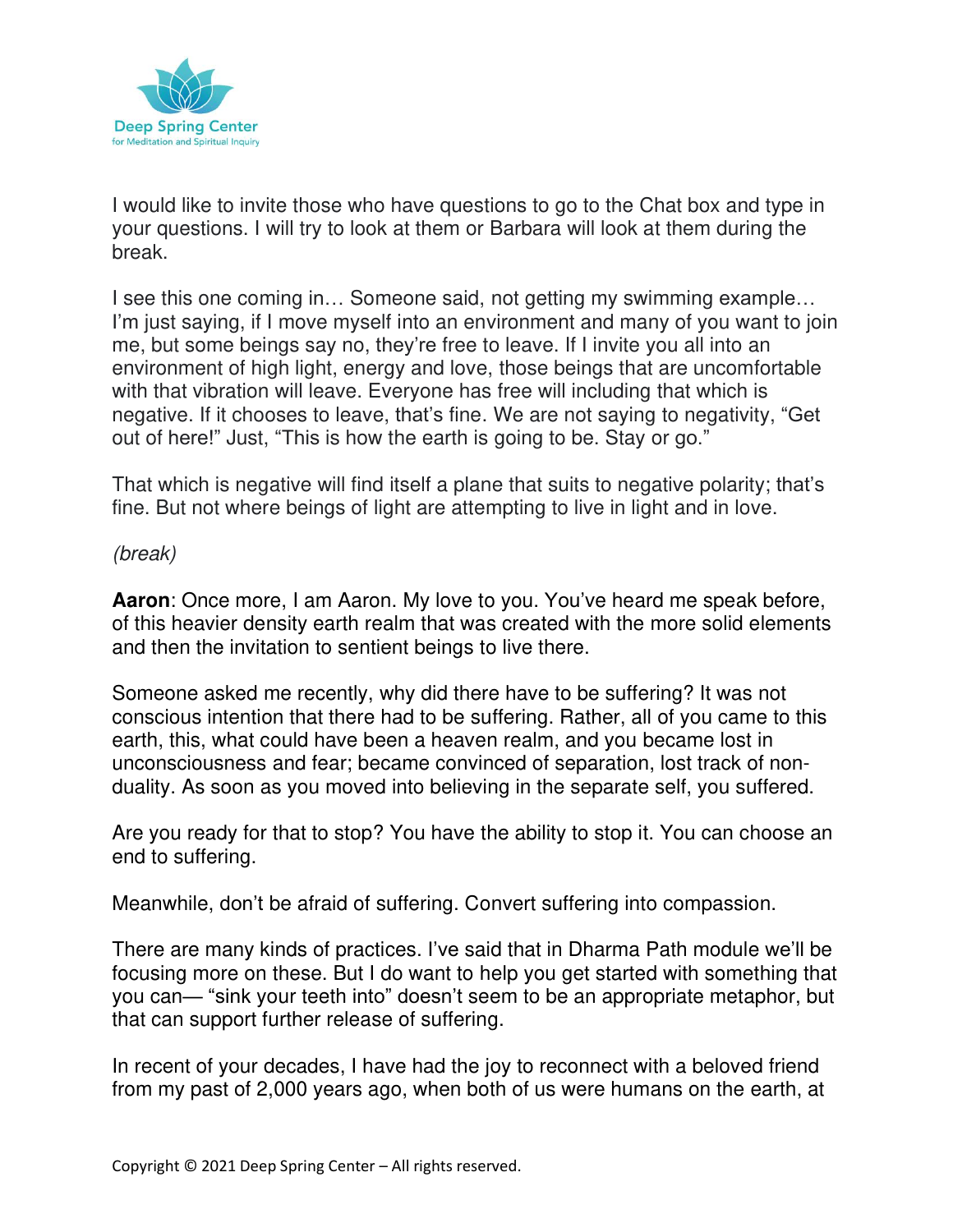

that time when Yeshua walked the earth and I was a boy, then a man named Nathaniel who was Yeshua's friend. Many of you have heard or read some of my Christmas Stories.

There was the blessing in those days of many awakened beings coming together to support Yeshua's incarnation and what he was incarnating for: to help reground this earth in positive polarity, in light. The earth had been sinking more and more into negativity. I use the acronym SIN, sinking into negativity. That's all "sin" means—sinking into negativity.

Earth had been devolving into a lower and lower vibration—more fear, more hatred, more individuated lust for power regardless of what that meant for other people. And it had been planned for a long, long time that one such as Yeshua would come in to help bring back more accessible light to the earth plane, to help reground the earth in light; to stop this descent into negativity and help it ascend into lightness and love.

Many beings came to support that. One of these is one you will have heard of historically but perhaps, as with Barbara, to whom you have never paid much attention. This is the one named Mary Magdalene.

For Barbara, Mary was just a name in the Bible, and the Bible doesn't speak very highly of her so Barbara didn't pay much attention to her. But in truth, as I knew her in that lifetime when I was Nathaniel, Mary was already a very awakened being. She was and continues to be here to help support the Divine Feminine and the further awakening into nonduality.

In those days, 2,000 years ago, the earth was very caught in the masculine side and there was no balance. The masculine might be likened to the force that plants the seed; but what will nurture the seed? The earth and all upon her lacked that nurturing. Both are needed.

 Mary is a great master of non-duality in her own right, not only as connected to Yeshua, so she comes to help us understand non-duality and to understand the power of the Divine Feminine.

This does not negate the power of the Divine Masculine; it balances it. What is the Divine Masculine? What is the Divine Feminine? It's very hard to say, "This is that, this is this." But they have existed out of balance for these past 2,000 years, and far before that.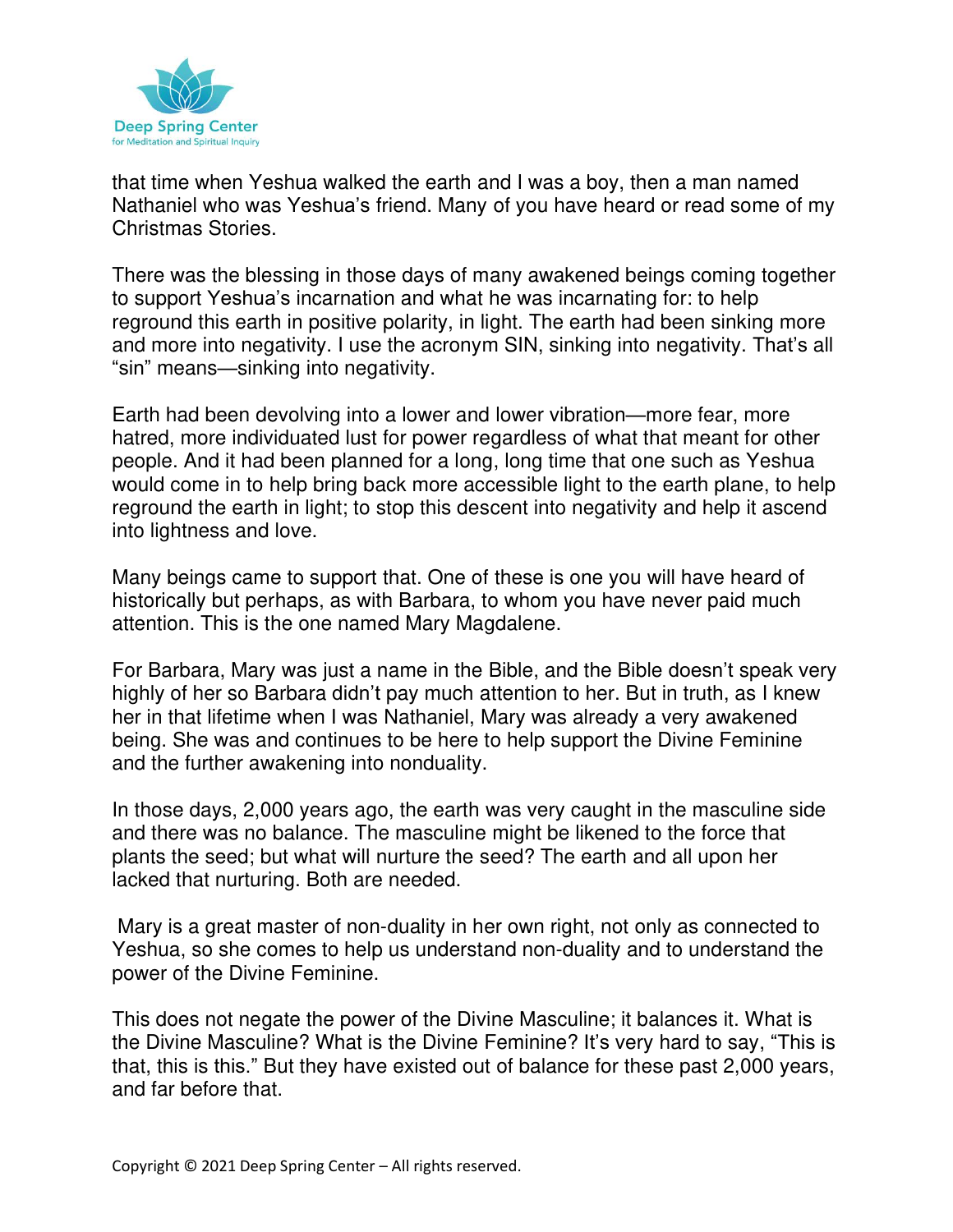

The Divine Feminine is the power of love, the heart of what Yeshua came to teach, love. The Divine Masculine has a giving energy, and that's necessary, to give, to give out , to plant the seeds. The Divine Feminine has more of a receptive quality. They go together as yang and yin. They must be part of each other.

Barbara has been given the blessing to get to know Mary this summer and feels a great deal of love for her. She's had a chance to read numerous transcripts from Mary as Mary expressed through her to several others, so she has met her both in meditation, the inner conversations, and also as Mary has shared with a few other people.

I asked Mary if she would come and speak tonight as a guest speaker. Perhaps the most appreciative thing I can say about Mary is that she is a very awakened being and a master teacher. (smiling) Perhaps I shouldn't build her up, she says; what if you do not experience her as a master teacher? I experience you as a master teacher, Mary; they can experience what they like.

I've said enough here. I am Aaron. I am going to release the body to Mary…

(pause)

I am Aaron. Barbara, even though she is not conscious, she still goes through a process of some sort before she allows a transition of energy into her body, so please be patient…

**Mary**: My love to you. I am the one who you knew as Mary Magdalene. Myriam of Tyana was my birth name. Tyana was a city in Turkey. Ruins still exist. Magdalen is a title, not a reference to my home. Migdál in Hebrew means tower. The Magdalenes were towers of clarity, wisdom and love. The title was given after much training. At an early age I came to live in Jerusalem and there met Yeshua, in that lifetime, although we had long known each other in past lives and on the spirit plane, and we had intended to be together in that lifetime. But please just call me Mary; let's keep it simple. It is a joy to see your faces and feel your energy…

(pause)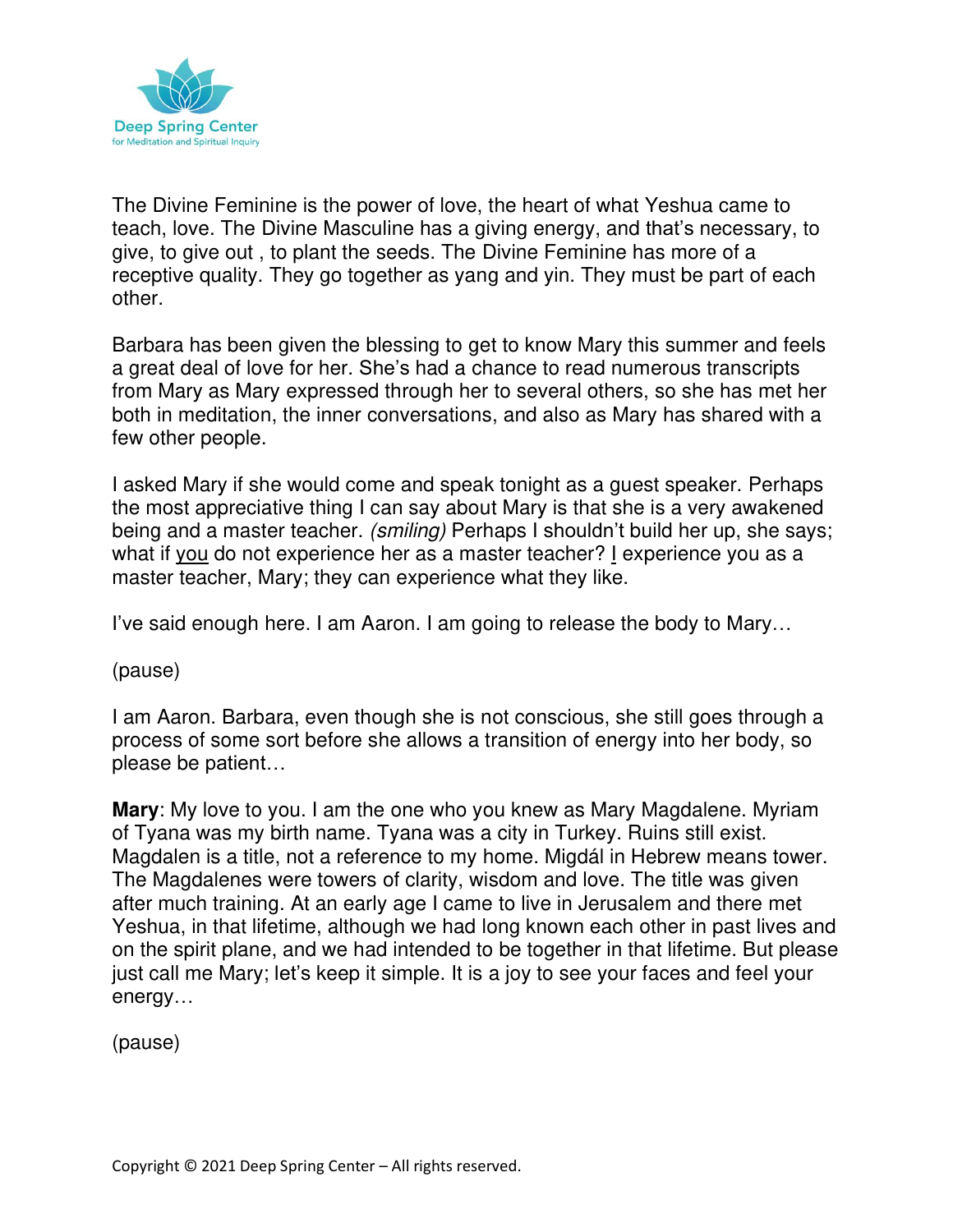

I would like to speak to you about the meaning of non-duality and how you can more easily come to rest in that non-dual awareness and live it.

I prefer not to use a lot of intellectual terms, to keep things simple to what you can directly experience.

I would ask you to remember something in the past few days that brought you discomfort. (pause)

In your body, feel the contraction that may have come with that discomfort. Almost certainly that contraction was uncomfortable. (pause)

I do not ask you here to reflect on the catalyst for the contraction but on the direct experience of the contraction itself. (pause)

Is there a small story, "I should not contract."? Possibly. You are human; that's a familiar human story. (pause)

Who is contracted? Is there a *somebody* there who is contracted? Are you creating two parts of yourself, the uncontracted part and a contracted part?

When a bird flies it needs two wings. Without two wings it will fall. The human has two wings, sometimes called wisdom and compassion.

The wisdom part of the human may see that there is that which feels and experiences its deepest interconnection with all that is and that which feels separate.

Then, you ask, which one do I believe? Well, both, of course, because on the ultimate level there is no separation, but as humans you do experience that separation and it is your teacher of compassion.

We cannot do without either wing. Pure compassion has no power to shift things on this earth plane until it is put into action. On the ultimate level, of course, divine beings, angels, filled with compassion, have power. But here, as a human, compassion must have a ground so that it can be expressed compassion. You are on earth to help raise the vibration of the earth, and you cannot do that without love and without compassion.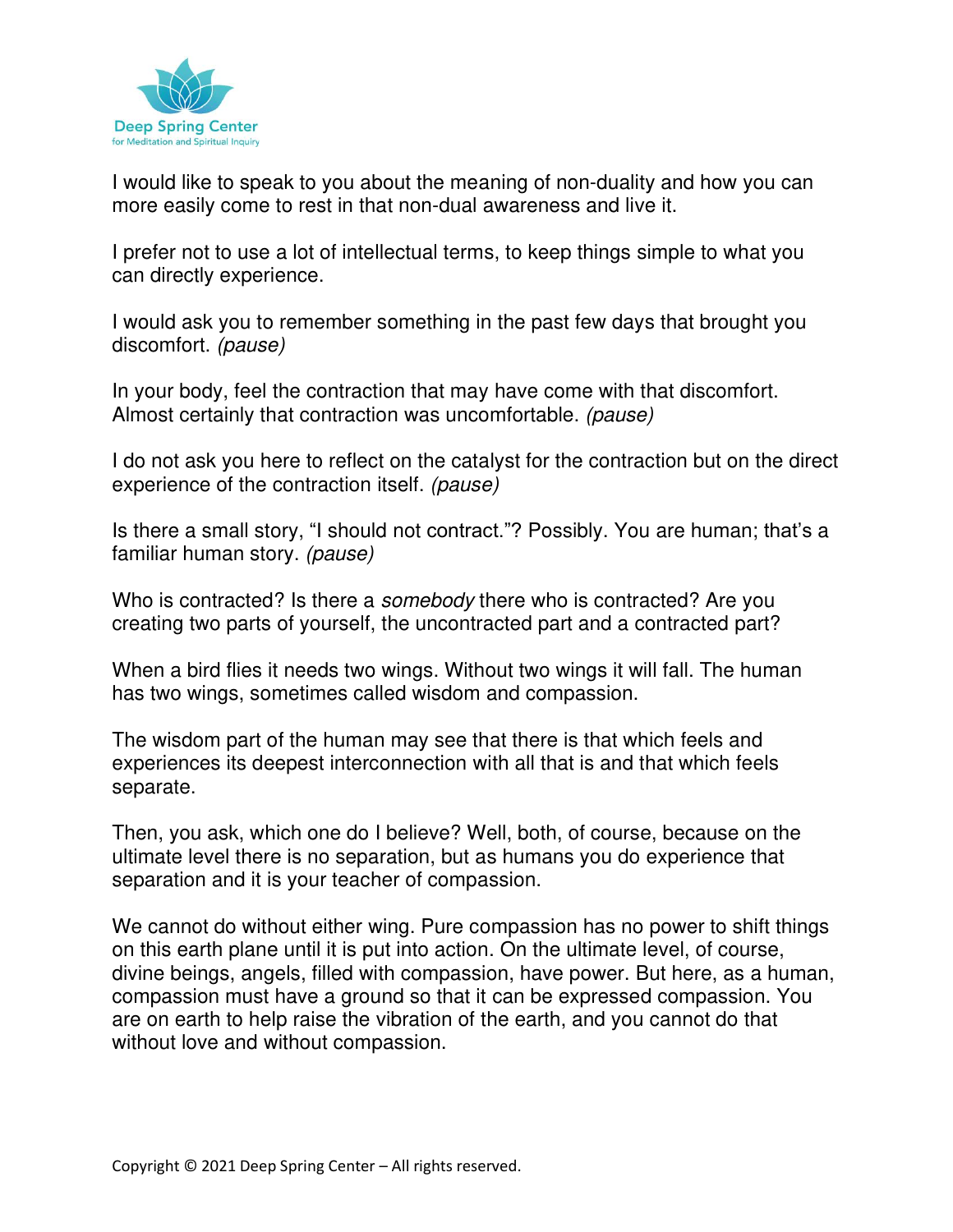

Now come back to my original question. Feel that contraction that was a catalyst for fear or anger. You contracted. Let me phrase that different—there were the conditions for contraction and contraction arose.

How did you greet that contraction? Was your heart able to be open to the human experience of contraction?

Go back to the situation again. Think of that catalyst for contraction; seeing that contraction, seeing the catalyst—body pain, another being's anger, sadness; the flash of lightening or roar of thunder that startles; feeling you have failed someone—and then the contraction.

Take that contraction in your hands. Greet it: "Contraction, I welcome you into my heart." Feel the power of your heart to hold space for that contraction without fixing it, without getting rid of it.

Your love is the base out of which the heart of compassion comes. Your old karma, old habitual tendency, is the base out of which the contraction comes.

Without trying to get rid of the old conditioning, hold it in your hands and bring it together with the power of the loving heart and with the intention for the highest good of all sentient beings. "I hold this catalyst for contraction and the contraction itself in my heart and invite this to dissolve."

I'm getting into a few too many words, here. Let me try to say it more simply.

Catalyst, contraction—one mass, into the heart. "I choose to allow this to dissolve in the loving heart." Not to think about it, not to make anything happen, just to invite the whole mass of catalyst and contraction around the catalyst to dissolve. Ahh… to move into the direct experience of remembering who you are—love. Not separate from the catalyst or the contraction or from anything.

This receptive heart demonstrates the power of love. And Love is the power that can truly shape everything in the universe, because the heart of the universe IS Love and Love's expression as light.

Now let us sit here in silence for a few minutes, and then I will ring the bell. Just try this. The catalyst and the contraction that was the reaction to the catalyst. Hard mass welcomed into the loving heart, the infinite heart. Just that. I'll be quiet.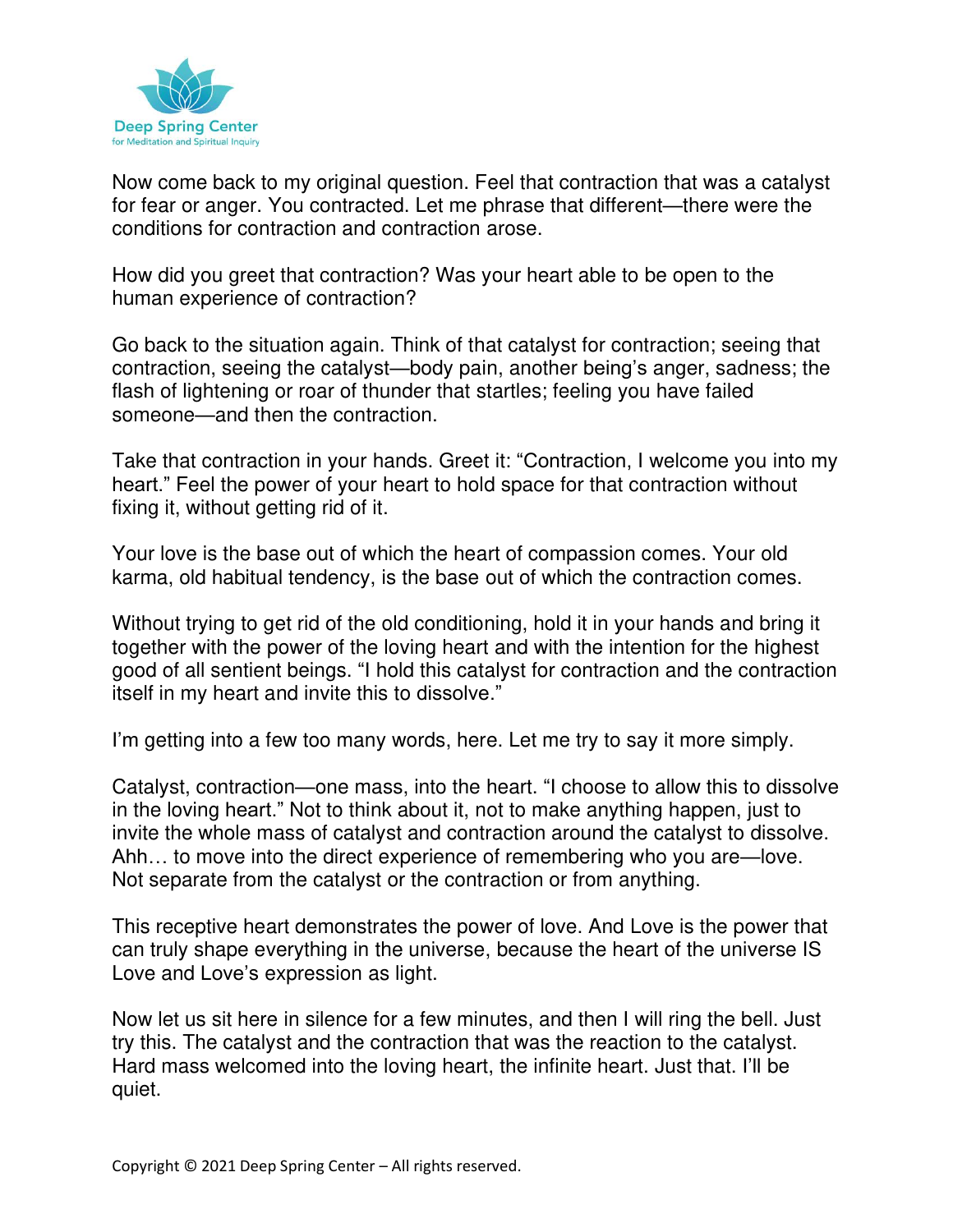

## (sitting for several minutes; bell)

Thank you for this opportunity to speak with you. I love you very much. I thank Aaron for giving me this opportunity, inviting me to come and speak. I'll be back—we have much to do together this year to help bring this whole earth into better balance, starting with yourself and the places where your own energy, thoughts, and body, the elements of the body where they're out of balance. Because you are love; that is your essence. And it's time to remember that and to enact it in this heavy density world.

I'll release the body to Aaron…

**Aaron**: Thank you, Mary. I am Aaron. Mary has graciously offered to stay with us through the year and be of whatever service she can be. I'm looking to see if there are any questions…(none) Does anybody want to speak, to share anything?

### (question not picked up by recording)

Thank you, Q. I hear your question and I'm going to respond but may also want to invite Mary to respond.

I am Aaron. You are human, and humans run on linear time. This means it needs patience. You can't always feel that catalyst/contraction combination. One will be predominant. I would suggest you go to whichever is predominant. Probably at first that will be the catalyst. But see if staying with the catalyst just heightens the contraction, trying to fix it. At that point consciously shift your attention, letting the catalyst fall away and coming into the contraction as a temporary phase. Just contraction. When I say "just", I don't mean to minimize it, but contraction without anything else attached.

For you, Q, chanting would probably be helpful. For some others it might be more helpful to get out and run or take a walk or do yoga, to play an instrument, to paint a picture. Simply to soften the power of that contraction. You are not trying to go where there is no contraction, just to find the ability to be present with the contraction, knowing how painful it is.

As it eases, whether it's 10 minutes or 10 hours or 10 days, at the point where you're able to be with the contraction itself and see how it arose out of conditions,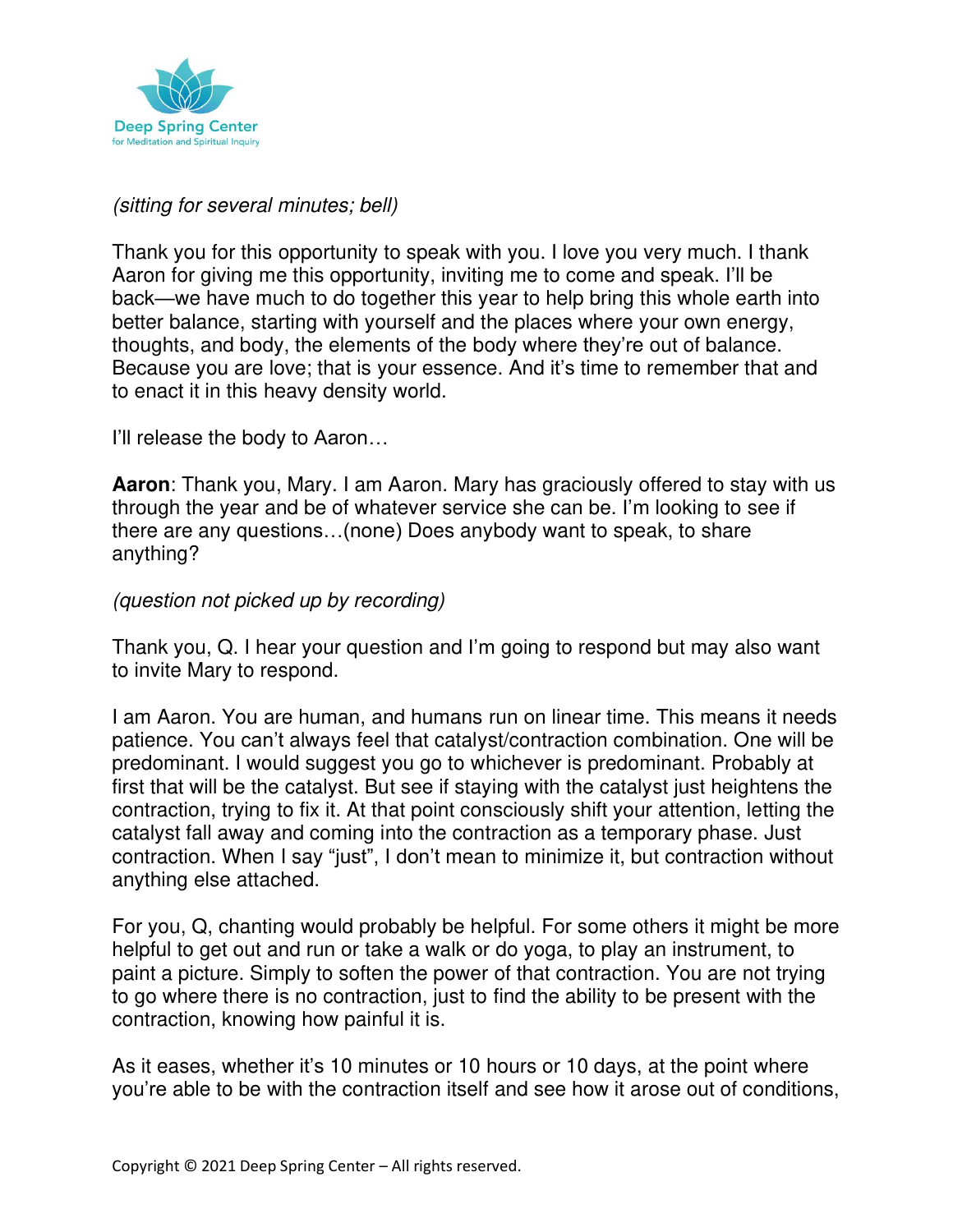

then you turn to the conditions, to the catalyst. But only when you can be present with some spaciousness with the contraction. It can happen very quickly; it may only take a few minutes.

So Mary's guidance to hold both is based on—and here is where I'd like to invite Mary to come in—it seems to me it's based on a somewhat advanced practice and not too powerful a catalyst. I'm asking Mary, here. She is not in the body, I'm just asking her. I will give you to Mary. (smiling) I am Aaron. I do not feel I can channel Mary, so I will give her the body…

**Mary**: I am Mary. Thank you, Aaron. Aaron as Nathaniel was always one who could so deeply hear another's pain and hold space for it, and, in holding that space, help them to hold space.

It's helpful to turn to a being that you love and trust, whether it's a human or a spirit plane being, a spirit guide or teacher like Aaron, or your own personal guides, whoever comes to mind, or, as I said, to a human friend, and just acknowledge how painful this is. I came to Nathaniel sometimes in this way, in that lifetime filled with grief, unsure how to hold it all together. And Nathaniel had the ability, which he has much more now as Aaron, just to hear me.

So bring this to Aaron. Say, "Aaron, I need your help." Bring it to me if you wish. Bring it to the Mother, or to whatever being feels present and supportive for you.

My whole point here is, to remember you are not alone in carrying this pain. If you do not feel the support, it's because you're not letting yourself feel the support. Ask yourself, "Why am I being so hard on myself not to let myself feel support?" Perhaps there is shame, a feeling, "I should be able to do this."

Aaron could probably give this series of direction better than I can, but we return to the vipassana practice of being with that which is predominant in the experience, not trying to bring too many things together at first.

My instructions were for the point where the catalyst and the contraction had merged. And for many of you this was, and is, true and you could feel it.

But if the contraction is too harsh for you, then don't try to hold on to the catalyst too; just come into the experience of contracting, contracting. As Aaron likes to say, that which is aware of contraction is not contracted. But don't try to push the contraction away to enter the uncontracted, just be present with the contraction.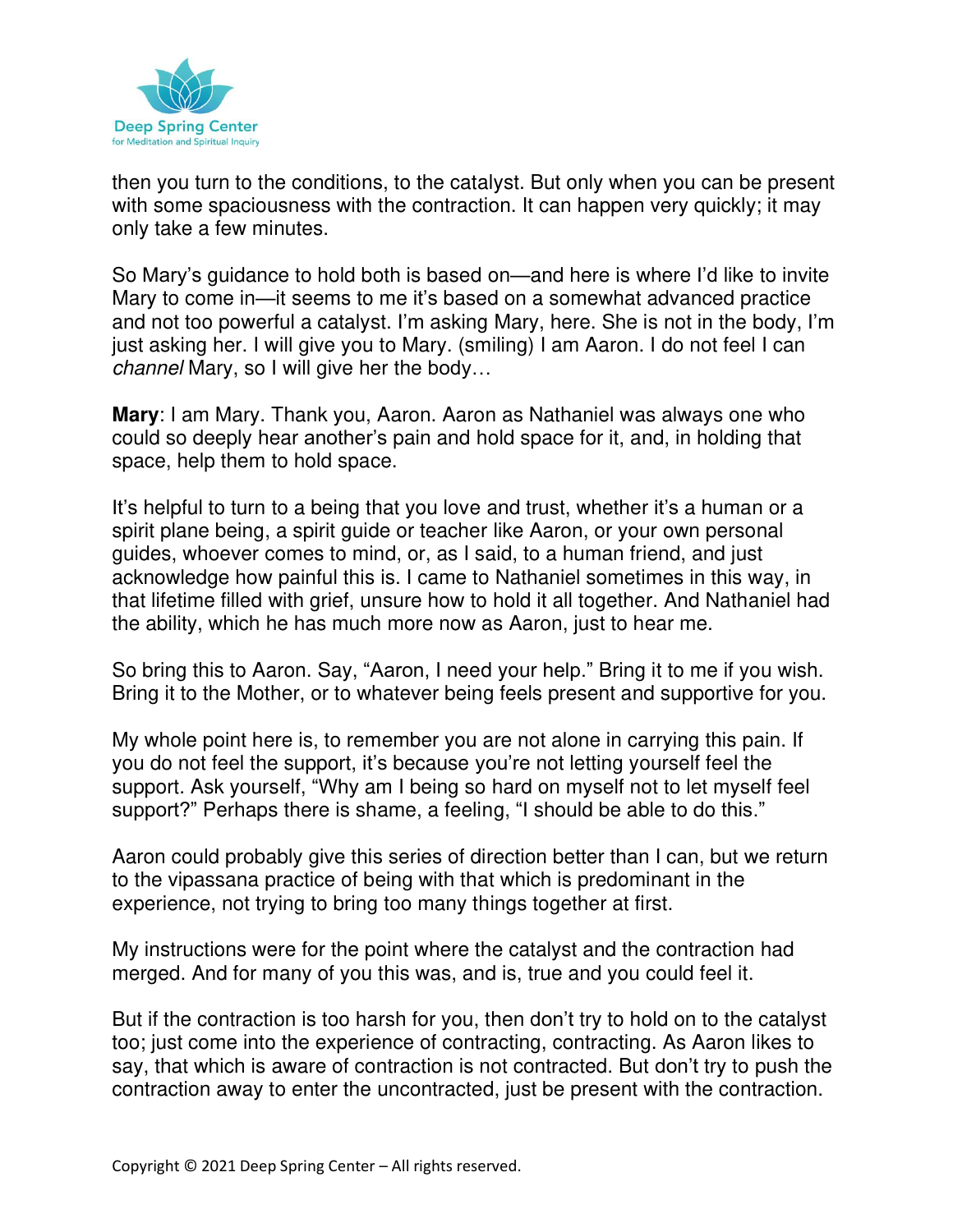

You can try holding a fist like this, as contraction. How long can you hold that fist? Contracted, contracted. Feel the tension. Try it. Feel the tension in it. Muscle tension, contracting, contracting. It's running up your arm; it's in the heart; it's in the whole body. Contracted.

Others are welcome to try this too. Contracted…

As it starts to really feel painful, bring the other hand in, just gently inviting the release of the fingers. Feel how the contraction as it leaves the fingers also begins to leave the heart. There's more spaciousness.

Then, as there is some remembrance of the experience of non-contraction, of spaciousness— there may be gratitude: "Thank you for this spaciousness," right there with the contraction. Feeling the contraction begin to ease. And this could take quite a while. It will not necessarily dissolve immediately. But as the contraction dissolves enough that you can feel the spaciousness and begin to be able to rest in the spaciousness, then invite the catalyst back in.

If the contraction becomes strong again, go through it again until you can hold space for the catalyst itself and the impulse to contraction, without following through on that impulse. In other words, resting in spaciousness, observing the impulse toward contraction, and knowing the possibility to hold spaciousness. Then take that possibility of spaciousness back to the illusion of catalyst.

Can you follow that, Q? Do you have questions?

### (Question not audible)

Some profound insights, Q. I thank you. I hope you can take this perhaps into the class tomorrow night, because it's a wonderful topic, to bring both vipassana and Pure Awareness to bear on how we hold spaciousness that seems totally unmanageable in our lives.

This is where the human heart begins to know its divinity and light, to heal itself and to heal the world by responding with lovingkindness to that which feels overwhelming, starting with the terrible experience of feeling overwhelmed within the self.